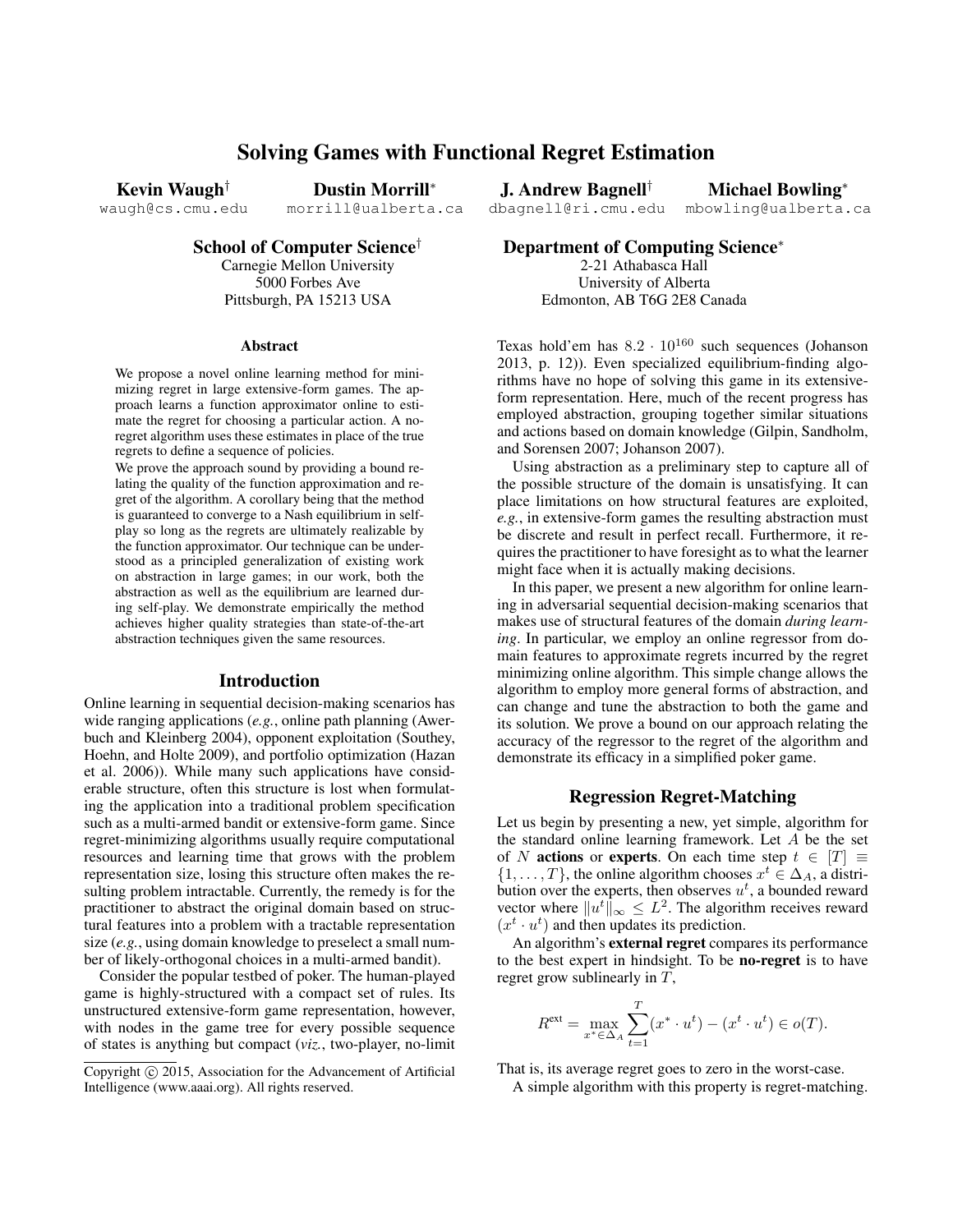# Algorithm 1 Regret-matching with Regret Regression

 $X \leftarrow []$ ,  $y \leftarrow []$ for  $t \in [T]$  do  $f \leftarrow \text{TRANSEGRESSOR}(X, y)$ for  $a \in A$  do  $z(a) \leftarrow f(\varphi(a))$ end for  $x^t \propto \max\{0, z^t\}$ Observe  $u^t$ for  $a \in A$  do  $X \leftarrow X \cup \varphi(a)$  $y \leftarrow y \cup (u^t(a) - (x^t \cdot u^t))$ end for end for

Definition 1 (Regret-matching). *Define the vector of cumulative regret as*

$$
R^T \equiv \sum_{t=1}^T u^t - (x^t \cdot u^t)e
$$

*where*  $e$  *is the vector of all ones. Choose*  $x^t$  $\alpha$  $\max\{0, R^{t-1}\}.$ 

Theorem 1 (from Hart & Mas-Colell (2000)). *Regret-*√ matching is no-regret. In particular,  $R^{\textit{ext}} \leq \sqrt{LNT}.$ 

We often have structure between the available actions, *e.g.*, when an action corresponds to betting a particular amount or choosing an acceleration. It is common to model such situations by discretizing the range of available actions and using a single action per interval. In this case, the structure linking actions is completely lost after this abstraction.

In more complicated stateful settings, we can describe each action  $a \in A$  with a **feature vector**,  $\varphi(a) \in \mathcal{X}$ . In poker, there are numerous ways to quantify the strength of a particular hand. For example, its expected value against different possible opponent holdings as well as potential-aware statistics, like the variance of the expected value. Current techniques use eight to ten such statistics to describe the portion of the state space representing the player's hand.

To reduce the action space in these settings, prior work uses unsupervised clustering techniques on the actions in feature space. This can essentially be thought of as an informed discretization of the space. The hope is that actions with similar features can be collapsed, or made indistinguishable, without incurring too much loss (Shi and Littman 2002). We use this feature vector to retain the structure *during learning*. To reduce to the standard framework, we can simply use an indicator feature for each action.

Algorithm 1 contains the pseudocode for our approach. It employs an arbitrary mean-squared-error minimizing regressor to estimate the cumulative regret. In particular, the training procedure is expected to produce  $f$  where  $f(\varphi(a)) \approx R^t(a)/t$ , or equivalently, the algorithm's regret estimate is  $\tilde{R}^t(a) = tf(\varphi(a)).$ 

We consider the error of our regressor with the  $l_2$  distance between the approximate and true cumulative regret vectors:

 $\Vert R^t - \tilde{R}^t \Vert_2$ . Note that this quantity is related to the representational power and recall of the regressor. In particular, if we cannot represent the true cumulative regret then it will be non-zero due to this bias. The regret of Algorithm 1 can then be bounded in terms of this representational power.

**Theorem 2.** *If for each*  $t \in [T]$ ,  $||R^t - \tilde{R}^t||_2 \leq \epsilon$ , *then regression regret-matching has regret bounded by* √  $\sqrt{T N L + 2T \sqrt{L} \epsilon}.$ 

The proof is in the appendix in the supplemental material.

This is a worst-case bound. That is, so long as  $\epsilon$  is small regression regret-matching cannot be much worse than normal regret-matching. It is possible that there are cases where regression regret-matching can do better than regretmatching if the structure is favorable.

The first subtlety we must note is that the regressor minimizes the mean-squared error of the immediate regrets, *i.e.*

$$
\{(\varphi(a), u^i(a) - u^i \cdot x^i) \mid \forall a \in A, i \in [t] \}
$$

forms the training set. If the hypothesis class can represent the regrets, then  $tf(\varphi(a)) = \hat{R}^t(a)$  obtains the minimum mean-squared error. Note that this error is likely not zero even in the realizable case!

In words, the theorem states that if the error of the regressor decreases like  $O(1/T)$  then the algorithm obtains a  $O(\sqrt{T})$  regret bound. Note that the cumulative regret can grow like  $O(T)$ , so a fixed  $\epsilon$  across time implies a decreasing error rate. The algorithm remains no-regret so long as the bias goes to zero and recall goes to one, *i.e.*, it is asymptotically unbiased. If the bias is constant then there is a constant term in the regret bound. When solving a game, this constant term constitutes the error introduced by a lossy abstraction.

Note that it is sufficient to make the estimator asymptotically unbiased by including indicator features for each action with proper regularization. In a sense, this allows the algorithm to move from an estimate of the true regrets as time increases, *i.e.*, as the true regrets stabilize.

Next, we aim to use our algorithm for sequential decisionmaking and to relate it to current abstraction techniques. Before we can accomplish this, we must review the extensiveform game framework.

#### Extensive-form Games

A two-player zero-sum extensive-form game is a tuple  $\Gamma = (\mathcal{H}, p, \sigma_c, \mathcal{I}, u)$  (Osborne and Rubinstein 1994). The set of **histories**, H, form a tree rooted at  $\phi \in \mathcal{H}$ , the empty history.  $A(h)$  is the set of actions available at  $h \in \mathcal{H}$  and  $ha \in \mathcal{H}$  is a child of h. The subset  $\mathcal{Z} \subseteq \mathcal{H}$  is the set of **terminal histories**, *i.e.*, if  $z \in \mathcal{Z}$  then  $A(z)$  is empty. p:  $\mathcal{H} \setminus \mathcal{Z} \rightarrow \{1, 2, c\}$  is the **player choice function** that determines if nature or a player is to act at any given history. For all histories  $h \in \mathcal{H}$  where chance acts (that is, all h where  $p(h) = c$ ),  $\sigma_c(\cdot|h) \in \Delta_{A(h)}$  is a probability distribution over available chance actions that defines nature's strategy. The **information partition,**  $\mathcal{I} = \mathcal{I}_1 \cup \mathcal{I}_2$ , separates histories into information sets such that all histories in an information set are indistinguishable to the acting player and have the same set of actions. Finally,  $u : \mathcal{Z} \to \mathbb{R}$  is the game's **utility**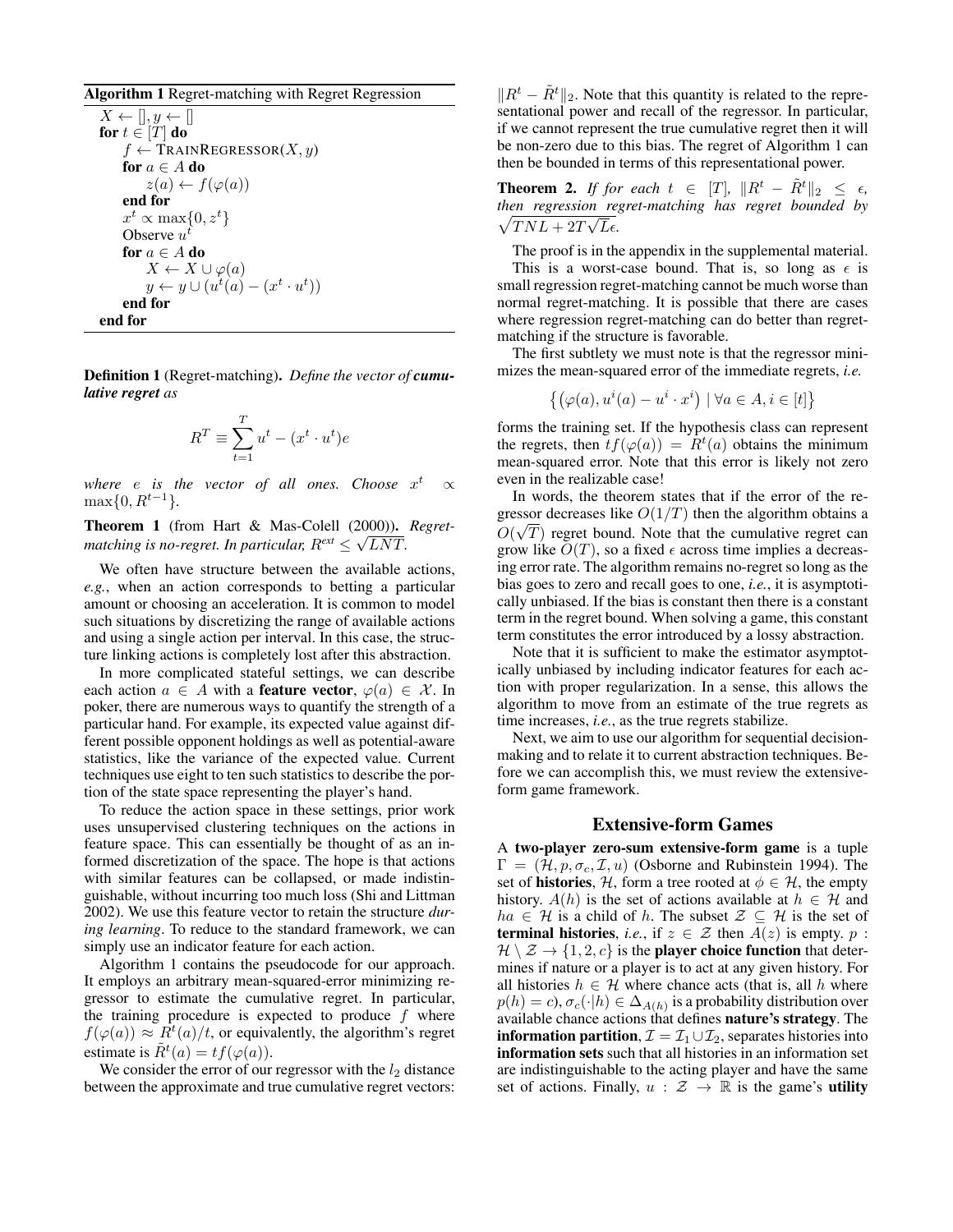**function.** At a terminal history,  $z \in \mathcal{Z}$ ,  $u_1(z) = u(z)$  is the reward to the first player and  $u_2(z) = -u(z)$  the reward to the second. That is, the gains of one player are the loses to the other and the rewards sum to zero.

A behavioral strategy for player  $i, \sigma_i \in \Sigma_i$ , defines a probability distribution at all information sets where player *i* acts. That is, if  $I \in \mathcal{I}_i$ , then  $\sigma_i(\cdot | I) \in \Delta_{A(I)}$ . We call a tuple of strategies  $(\sigma_1,\sigma_2)$  a **strategy profile**. Let  $\pi^{\sigma}(z)$  be the probability of reaching z by traversing the tree using  $\sigma$  from the root. Let  $\pi_{-i}^{\sigma}(z)$  be the probability of reaching z using  $\sigma$ assuming player  $i$  takes actions to reach  $z$  with probability one. Finally, let  $\pi^{\sigma}(h, z)$  be the probability of reaching z using  $\sigma$  while starting at history h instead of the root  $(\pi^{\sigma}(h, z))$ is zero if h is not an ancestor of  $z$ ). With these definitions we can write the **expected utility to player** i under profile  $\sigma$  as  $u_i(\sigma) = \sum_{z \in \mathcal{Z}} \overline{\pi}^{\sigma}(z) u_i(z).$ 

A strategy profile is an  $\varepsilon$ -Nash equilibrium if

$$
u_1(\sigma_1, \sigma_2) + \varepsilon \ge u_1(\sigma'_1, \sigma_2), \text{ and } \forall \sigma'_1 \in \Sigma_1
$$
  

$$
u_2(\sigma_1, \sigma_2) + \varepsilon \ge u_2(\sigma_1, \sigma'_2). \qquad \forall \sigma'_2 \in \Sigma_2
$$

That is, if neither player can benefit by more than  $\varepsilon$  by deviating from  $\sigma$  unilaterally. In a two-player zero-sum game, a strategy belonging to a Nash equilibrium is minimax optimal so it attains the highest utility against an optimal opponent. Thus, it is safe to play an equilibrium strategy.

# Counterfactual Regret Minimization

Counterfactual regret minimization (CFR) is an algorithm for computing an  $\varepsilon$ -equilibrium in extensive-form games (Zinkevich et al. 2008). It employs multiple no-regret online learners, customarily instances of regret-matching, minimizing counterfactual regret at every information set.

The **counterfactual utility** for taking action  $a \in A(I)$ from information set  $I \in \mathcal{I}_i$  at time t is defined as

$$
u_i^t(a|I) = \sum_{h \in I} \sum_{z \in \mathcal{Z}} \pi^t_{-i}(h) \pi^t(ha, z) u_i(z).
$$

In words, it is the expected utility for player  $i$  taking action  $a$  at information set  $I$  assuming they play to reach  $I$ , take action a, and then follow their current policy thereafter.

Using counterfactual utility, we define immediate counterfactual regret and cumulative counterfactual regret as

$$
r_i^t(a|I) = u_i^t(a|I) - \sum_{a' \in A(I)} \sigma_i^t(a'|I)u_i^t(a'|I),
$$
 and  

$$
R_i^T(a|I) = \sum_{t=1}^T r_i^t(a|I),
$$

respectively. Each information set is equipped with its own no-regret learner that updates and maintains its cumulative regret. It is the cumulative regret from time  $t$  that defines the player's strategy at time  $t + 1$ .

Typically, regret-matching is the no-regret learner of choice with CFR. It defines the player's policy at time  $t$  as

$$
\sigma_i^t(a|I) \propto \max\{0, R_i^{t-1}(a|I)\}.
$$

The following two theorems show counterfactual regret minimization in self-play converges to an equilibrium.

Theorem 3. *If two no-regret algorithms in self-play each have no more than*  $\varepsilon$  *external regret,*  $R_i^{T,\text{ext}} \leq \varepsilon$ , then the *average of their strategies form a* 2ε/T*-Nash equilibrium.*

Theorem 4 (from Zinkevich et al. (2008)). *If regretmatching minimizes counterfactual regret at each information set for* T *iterations, then*  $R_i^{T,\text{ext}} \leq |\mathcal{I}_i|$ √ LNT*, where* L 2 *is the maximum possible utility and* N *is the maximum number of actions at any information set.*

Counterfactual regret minimization is the large-scale equilibrium-finding algorithm of choice. Though other algorithms boast better asymptotic rates (Gilpin et al. 2007), CFR more rapidly converges to an acceptable solution in practice. Furthermore, it is simple, highly parallelizable and amenable to sampling techniques (Lanctot et al. 2009) that dramatically reduce computational requirements.

# Regression CFR

We are now ready to put the pieces together to form our new regret algorithm for sequential decision-making scenarios: Regression CFR (RCFR). The algorithm is simple. We will minimize counterfactual regret at every information set using estimates of the counterfactual regret that comes from a single common regressor shared across all information sets. The common regressor uses features,  $\varphi(I, a)$ , that are a function of the information-set/action pair. This allows the regressor to generalize over similar actions and similar situations in building its regret estimates.

As with CFR, we can derive a regret bound, which in turn implies a worst-case bound on the quality of an approximate equilibrium resulting from self-play.

**Theorem 5.** *If for each*  $t \in [T]$  *at every information set*  $I \in \mathcal{I}_i$ ,  $\|R^t(\cdot|I) - \tilde{R}^t(\cdot|I)\|_2 \leq \epsilon$ , then RCFR has external *regret bounded by*  $|\mathcal{I}_i| \sqrt{TNL + 2T\sqrt{L}\epsilon}$ .

The proof combines Theorem 2 together with the CFR convergence proof of Zinkevich et al. (2008).

Now that we have presented RCFR, let us examine how it relates to modern abstraction techniques.

#### Relationship to Abstraction

As noted in the introduction, often the problem we wish to solve, when viewed without any structure, is intractably large. For example, representing a behavioral strategy profile in no-limit Texas Hold'em<sup>1</sup> requires  $8.2 \cdot 10^{160}$  entries (Johanson 2013, p. 12). To surmount this, we typically first distill the game to a tractably-sized abstract game. Then, after solving it, we map its solution into the full game. The hope is that the abstract game and its solution roughly maintain the important strategic aspects of the full game. Though this turns out to be false (Waugh et al. 2008), it appears to not occur with any significance in the large games of interest (Johanson et al. 2011; Bard et al. 2013).

The common way to abstract a game is to simply group together similar information sets (Gilpin, Sandholm, and Sorensen 2007; Johanson 2007). That is, we take situations

<sup>&</sup>lt;sup>1</sup>We consider the game with 50-100 blinds with 20,000 chip stacks as played in the Annual Computer Poker Competition.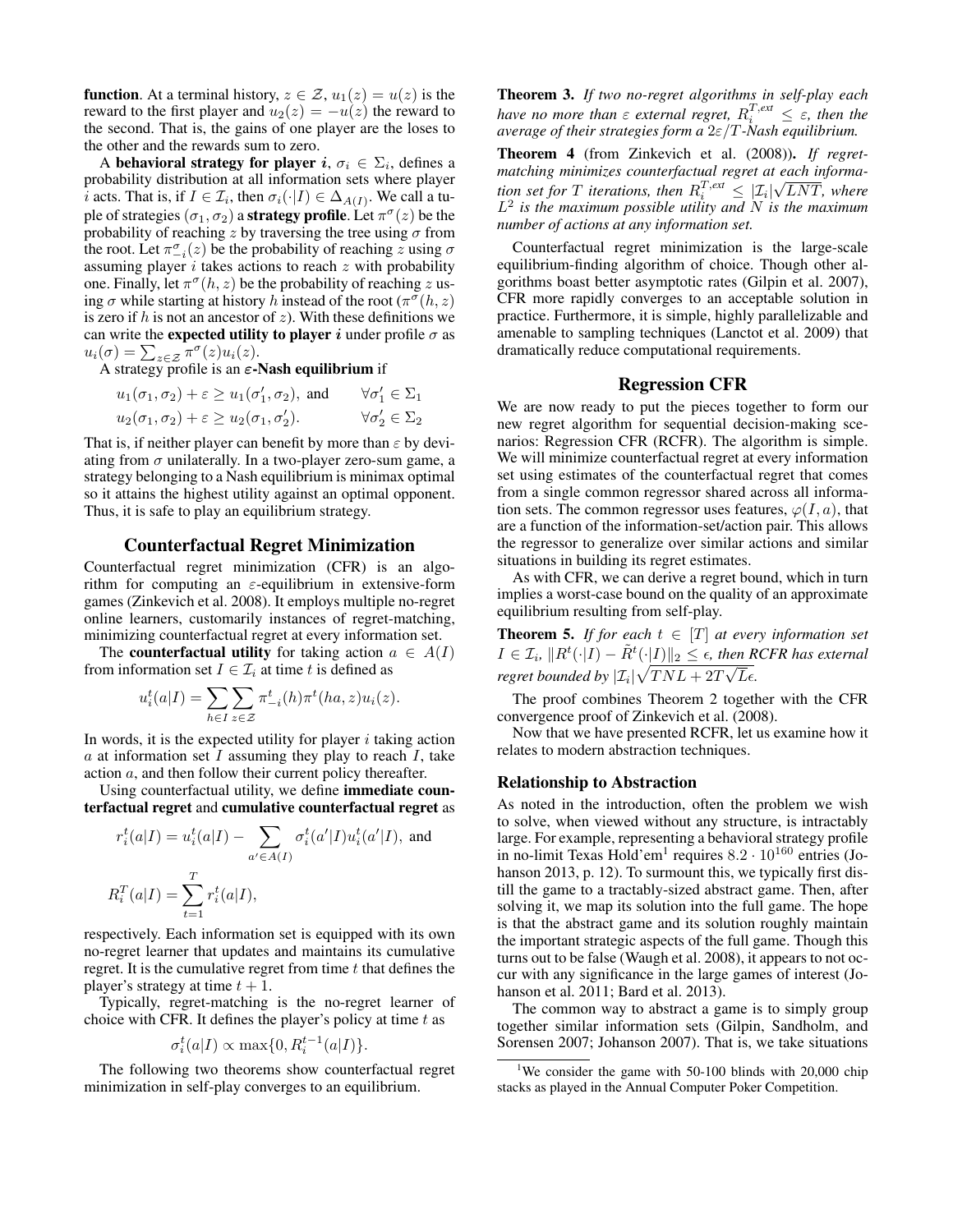in the full game that the player can differentiate and make them indistinguishable in the abstract game. If the two situations have similar behavior in equilibrium, then at the very least we have not lost representational power in doing so. This form of abstraction provides a function  $f$  mapping full game information sets to abstract game information sets.

To create such an abstraction requires some notion of similarity and compatibility of information sets, and a clustering algorithm, like k-means. Ultimately, the size of the abstract game is a function of the number of clusters—how the information sets collapse together. Let us assume that we have a function  $\varphi : \mathcal{I} \times A \rightarrow \mathcal{X}$  that maps information-set/action pairs to domain-specific features in space  $X$ . We can use such a function to define the similarity of compatible information sets  $I$  and  $I'$  by, for example, the cumulative inner product,  $\sum_{a \in A} \langle \varphi(I, a), \varphi(I', a) \rangle$ , which can be passed to k-means to cluster the information sets (often subject to constraints such as preserving perfect recall).

In order to compare the approach to RCFR, consider a single iteration of the counterfactual regret update in both the original game and the abstract game where the players' strategies are fixed. In particular, we have

$$
\tilde{r}_i^t(a|I^{\text{abstract}}) = \sum_{I^{\text{full}} \in f^{-1}(I^{\text{abstract}})} r_i^t(a|I^{\text{full}}).
$$

That is, the regret at information set  $I<sup>abstract</sup>$  in the abstract game,  $\tilde{r}_i^t(\cdot | I^{\text{abstract}})$  is the sum of the regrets in the full game of all information sets that map to it,  $f^{-1}(I^{\text{abstract}})$ . Taking this view-point in reverse, using CFR on the abstract game is operationally equivalent to solving the full game where we maintain and update the regrets  $\tilde{r}_i^{\bar{t}}(\cdot | f(I^{\text{full}})), i.e.,$ we approximate the true regrets with a tabular regressor  $r_i^t(a|\overline{I}^{\text{full}}) \approx \tilde{r}_i^t(a|f(I^{\text{full}})).$  Thus, abstraction can be thought of as a special-case of RCFR with a particular choice for how to approximate the cumulative counterfactual regret.

RCFR is, of course, not restricted to tabular regressors and so can capture structure that goes beyond traditional abstraction. For example, using linear or kernel regression provides a sort of "soft" abstraction. That is, the regret of two distinct (in feature space) actions can effect one another without making the two completely indistinguishable, which is the only option available to traditional "hard" abstraction.

Unlike traditional abstraction where  $f$  is chosen a priori, RCFR is also able to learn the structure of the abstraction online upon seeing actual data. And since the regressor is trained after each time step, RCFR can effectively re-abstract the game on-the-fly as necessary. Furthermore, the abstraction is informed by the game *in a way that is compatible with the learner*. Imperfect information games have an interesting property in that portions of the game that are never reached in optimal play have strategic effects. For example, if one player was to behave suboptimally, the other might benefit by deviating into an otherwise undesirable space. Without the possibility of deviating there may be no way to punish the poor play. Practically, this presents as a rather annoying hurdle for abstraction designers. In particular, seemingly ideal abstractions tailored perfectly to the structure of an equilibrium may actually lead to poor solutions due to missing important, but seemingly unnecessary,

parts of the strategy space. RCFR avoids all of this as the regressor tunes the abstraction to the current policy, not the solution.

# Experimental Results

In order to illustrate the practicality of RCFR, we test its performance in Leduc Hold'em, a simplified poker game. Our goal is to compare the strategies found by RCFR with varying regressors to strategies generated with conventional abstraction techniques. In addition, we examine the iterative behaviour of RCFR compared to CFR.

#### Leduc Hold'em

Leduc Hold'em is a poker game based on Kuhn poker (Southey et al. 2005). It provides a good testbed as common operations, like best response and equilibrium computations, are tractable and exact.

The game has two betting rounds, the preflop and flop. At the beginning of the game both players ante a single chip into the pot and are dealt a single private card from a shuffled deck of six cards—two jacks, two queens and two kings. Then begins the preflop betting round where the first player can either check or bet. If the first player checks, passing their turn, then the second player can end the betting round by checking as well, or continue by betting. When facing a bet; the player can raise by placing two chips into the pot; call by matching the bet in the pot and ending the round; or fold by forfeiting the pot to the opponent. There is a maximum of two wagers per round, *i.e.*, one bet and one raise. A single public card is dealt face up for both players to see at the beginning flop. If the flop betting ends without either player folding, a showdown occurs and the player with the best hand takes the pot. A player that pairs, *i.e.*, their card matches the public card, always has the best hand no matter the rank of the paired card or the opponent's card. If neither player pairs, the one with the highest rank card wins. In the event of a tie, the pot is split. The size of a wager preflop is two chips, and is doubled to four chips on the flop.

Leduc Hold'em has 672 sequences. At equilibrium, the first player is expected to lose 0.08 chips per hand. We show results in milliblinds/antes per hand (mb/h), a thousandth of a chip, *i.e.*, optimally the first player loses 80 mb/h.

# Features and Implementation

We use a regression tree aiming to minimize mean-squared error as our regressor. When training, we examine all candidate splits on a single feature and choose the one that results in the best immediate error reduction. The data is then partitioned according to this split and we recursively train both sets. If the error improvement at a node is less than a threshold, or no improvement can be made by any split, a leaf is inserted that predicts the average. It is this error threshold that we manipulate to control the complexity of the regressor the size of the tree. All the training data is kept between iterations, as in Algorithm 1.

Eight features were chosen such that the set of features would be small, thus allowing fast regression tree training,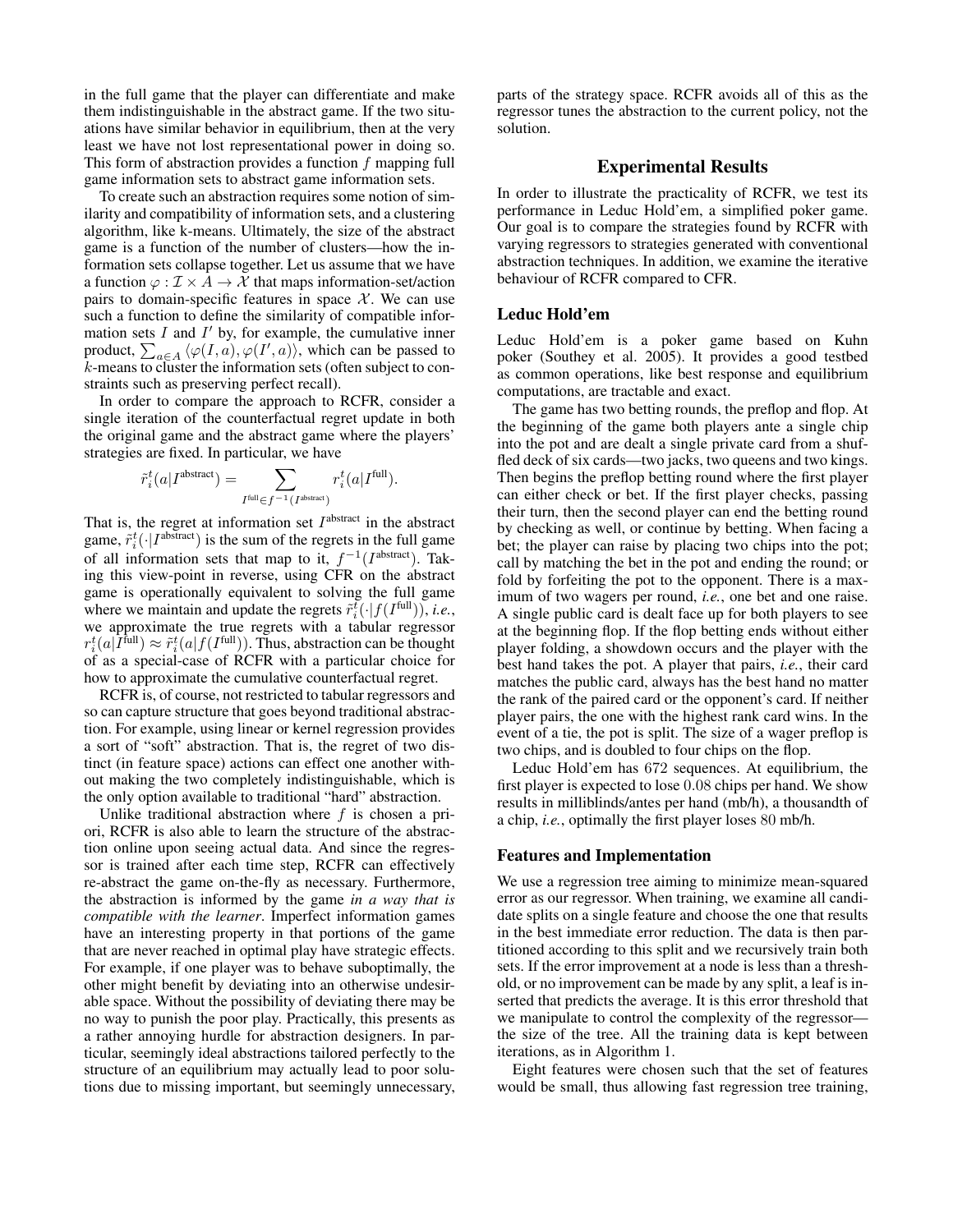which is done on every RCFR iteration, but still descriptive enough to have a unique feature expansion for every sequence: 1) the expected hand strength  $(E[HS])$ , or the probability of winning the hand given the available information, and marginalized over a uniform distribution of opponent hands and possible future board card; 2) the rank of the board card, or zero on the preflop; 3) the pot size; 4) the pot relative size of the wager being faced, or zero if not facing a wager; 5) the number of actions this hand; 6) the number of wagers this hand; 7) an indicator on whether or not the next action would be a fold action; and 8) the pot relative size of the wager that would be made by taking the next action, or zero if the next action would be a check or call.

Features (1) and (2) refer to private and public card information, (3) through (6) are public chip and action information, while (7) and (8) fully describe the next potential action in the sequence<sup>2</sup>.

#### Experiments

We evaluate the empirical performance of RCFR here according to three metrics: 1) convergence properties, 2) exploitability, and 3) one-on-one competitions.

Strategies were computing using RCFR and four different error threshold values. Each threshold was chosen so that RCFR's regressor would have similar complexity to that of a conventional abstraction, or that of the full game. In Leduc Hold'em, a typical abstraction is one that groups together cards on the preflop and only distinguishes between pairing and non-pairing board cards on the flop. These handcrafted abstractions are analogous to the  $E[HS]$  based abstractions commonly used in Texas Hold'em. Abstractions are denoted, for example, J.QK to describe the abstraction that can distinguish between a jack and a queen or king, but cannot distinguish between a queen and king. The remaining three abstractions are then  $JQK$ ,  $JQ$ .K, and  $JQ$ .K. One may also note that  $J. Q.K$  is a strict refinement of the other three abstractions, and J.QK and JQ.K both are strict refinements of JQK. To generate strategies, chance sampling CFR (Zinkevich et al. 2007) was run for 100000 iterations to solve each abstract game.

Each different RCFR strategy is denoted, for example, RCFR-22%, to describe RCFR using a regressor 22% the size of a strategy in the full game. RCFR-22%, RCFR-47%, and RCFR-66% correspond to JQK, J.QK/JQ.K, and J.Q.K, respectively, in terms of complexity. RCFR-96% corresponds to FULL, which denotes no abstraction, and it was made by setting the error threshold to zero, so the regressor was free to split on every feature and become as large as the full game. RCFR and CFR were run for 100000 iterations to generate the set of RCFR strategies and a FULL strategy, respectively.

Convergence Figure 1 shows that all RCFR strategies improve at the same rate as an unabstracted CFR strategy (FULL) until a plateau is reached, the height of which is



Figure 1: Convergence of RCFR using various error thresholds (complexity limitations) compared with CFR on the unabstracted game (FULL).

determined by the error threshold parameter of that RCFR instance. These plateaus are essentially the exploitability cost incurred by estimating regrets instead of computing and storing them explicitly. Larger thresholds, reducing regressor complexity, incur a greater cost and thus have a higher plateau. As expected, when the error threshold is set to zero, as in the case of RCFR-96%, RCFR's progression mimics unabstracted CFR for the full set of 100000 iterations.



Figure 2: Exploitability of final strategies after 100000 iterations of RCFR, unabstracted CFR (FULL), or chance sampling CFR (JQK, J.QK, JQ.K, and J.Q.K). The horizontal axis shows the complexity of the solution method as a percentage of the size of the unabstracted game. RCFR's complexity is the size of the regression tree while the complexity of a conventional abstraction is the size of its abstract game.

Exploitability Figure 2 shows that RCFR, given complexity restrictions equivalent to those of conventional abstractions, finds significantly less exploitable strategies. RCFR-66%'s regressor is 2% smaller than the size of the

<sup>&</sup>lt;sup>2</sup>No explicit check/call feature is necessary because it is implicitly encoded by features (7) and (8) in combination. The action would be a check/call if and only if both are zero (the action would not be a fold nor a wager, and the game has only three action types).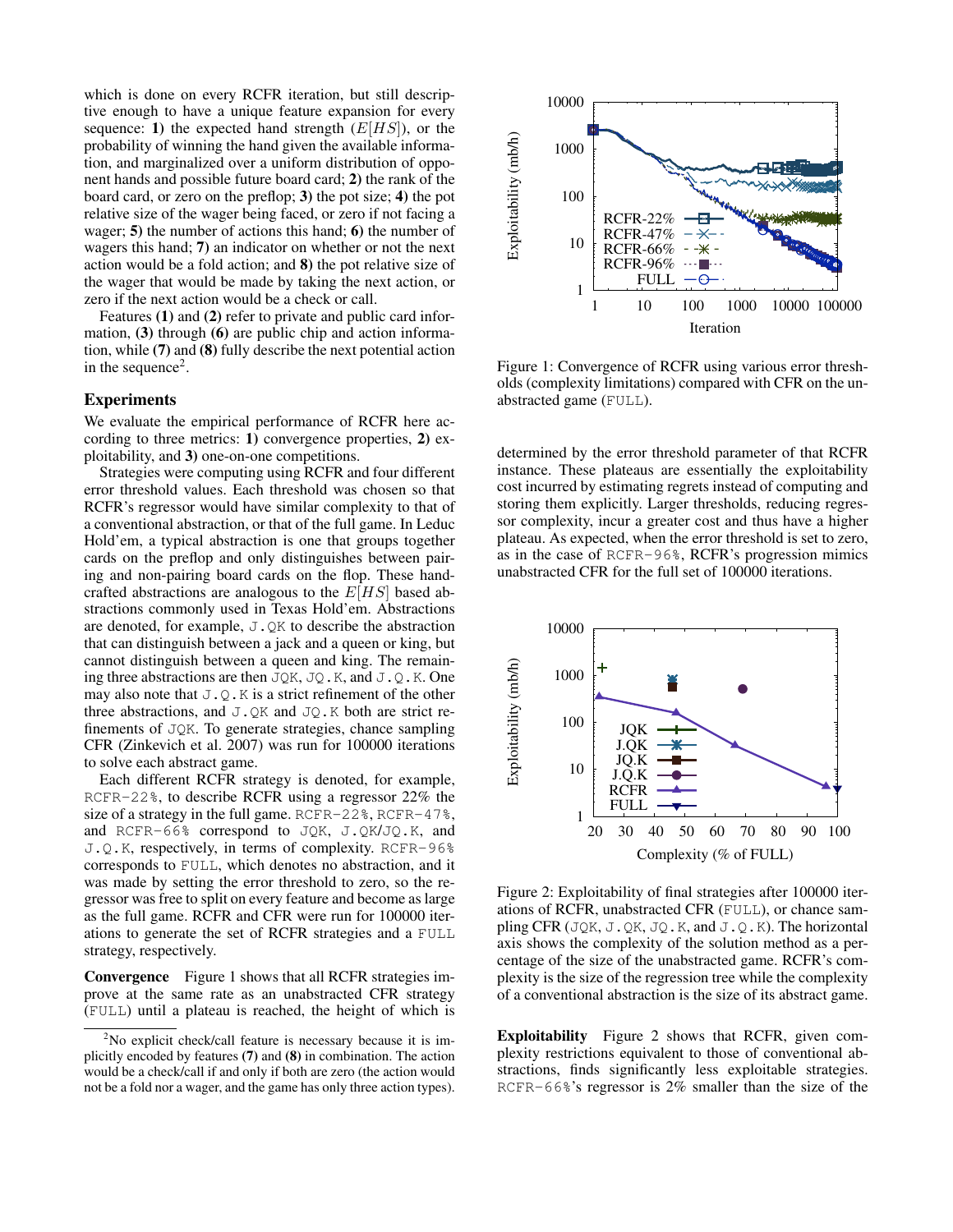|             | $RCFR-22%$         | JOK               | $RCFR-47%$         | J.OK               | JQ.K               | $RCFR-66%$         | J.O.K              | RCFR-96%           | FULL               | Mean               |
|-------------|--------------------|-------------------|--------------------|--------------------|--------------------|--------------------|--------------------|--------------------|--------------------|--------------------|
| $RCFR-22%$  |                    | $319.50 \pm 1.81$ | $-97.61 \pm 1.31$  | $58.25 \pm 1.45$   | $-100.70 \pm 1.26$ | $-123.70 \pm 1.30$ | $-88.90 \pm 1.34$  | $-135.89 \pm 1.34$ | $-139.90 \pm 1.33$ | $-38.62 \pm 1.39$  |
| JQK         | $-319.50 \pm 1.81$ |                   | $-453.35 \pm 1.85$ | $-405.96 \pm 1.97$ | $-363.66 \pm 1.70$ | $-452.82 \pm 1.85$ | $-369.79 \pm 1.83$ | $-495.46 \pm 1.85$ | $-486.06 \pm 1.86$ | $-418.33 \pm 1.84$ |
| $RCFR-47%$  | $97.61 \pm 1.31$   | $453.35 \pm 1.85$ |                    | $140.32 \pm 1.44$  | $14.19 \pm 1.27$   | $-34.91 \pm 1.26$  | $18.07 \pm 1.29$   | $-44.91 \pm 1.26$  | $-47.98 \pm 1.27$  | $74.47 \pm 1.37$   |
| J.QK        | $-58.25 \pm 1.45$  | $405.96 \pm 1.97$ | $-140.32 \pm 1.44$ |                    | $-107.66 \pm 1.35$ | $-147.86 \pm 1.42$ | $-94.31 \pm 1.45$  | $-149.31 \pm 1.41$ | $-156.26 \pm 1.43$ | $-56.00 \pm 1.49$  |
| JQ.K        | $100.70 \pm 1.26$  | $363.66 \pm 1.70$ | $-14.19 \pm 1.27$  | $107.66 \pm 1.35$  |                    | $-46.71 \pm 1.26$  | $-33.16 \pm 1.30$  | $-53.90 \pm 1.27$  | $-56.77 \pm 1.27$  | $45.91 \pm 1.33$   |
| $RCFR-66%$  | $123.70 \pm 1.30$  | $452.82 \pm 1.85$ | $34.91 \pm 1.26$   | $147.86 \pm 1.42$  | $46.71 \pm 1.26$   |                    | $33.65 \pm 1.26$   | $-10.17 \pm 1.25$  | $-9.41 \pm 1.24$   | $102.51 \pm 1.35$  |
| J.Q.K       | $88.90 \pm 1.34$   | $369.79 \pm 1.83$ | $-18.07 \pm 1.29$  | $94.31 \pm 1.45$   | $33.16 \pm 1.30$   | $-33.65 \pm 1.26$  |                    | $-36.82 \pm 1.26$  | $-37.69 \pm 1.25$  | $57.49 \pm 1.37$   |
| RCFR-96%    | $135.89 \pm 1.34$  | $495.46 \pm 1.85$ | $44.91 \pm 1.26$   | $149.31 \pm 1.41$  | $53.90 \pm 1.27$   | $10.17 \pm 1.25$   | $36.82 \pm 1.26$   |                    | $0.00 \pm 1.25$    | $115.81 \pm 1.36$  |
| <b>FULL</b> | $139.90 \pm 1.33$  | $486.06 \pm 1.86$ | $47.98 \pm 1.27$   | $156.26 \pm 1.43$  | $56.77 \pm 1.27$   | $9.41 \pm 1.24$    | $37.69 \pm 1.25$   | $0.00 \pm 1.25$    |                    | $116.76 \pm 1.36$  |

Table 1: One-on-one competition crosstable. Each cell is the bankroll for the row player in mb/h and 95% confidence interval of playing the row agent against the column agent for 30000000 hands where the starting player was changed after every hand. The table is partitioned according to abstraction or regressor complexity.

J.Q.K abstract game, yet J.Q.K is sixteen times more exploitable! The closest corresponding strategies in terms of exploitability are RCFR-47% and JQ.K where JQ.K is *only* three and a half times more exploitable.

Another useful practical property of RCFR is that it appears to avoid non-monotonicities that have been observed in hand-crafted abstractions (Waugh et al. 2008). That is, increasing the complexity of the regressor appears to improve the full game exploitability of the resulting strategy.

One-on-one Competitions Table 1 is the one-on-one competition crosstable between each of the agents. Against almost every opponent, each RCFR variant outperforms its corresponding strategy. The exceptions, for example, JQ.K wins 100.70 mb/h against RCFR-22% while RCFR-47% wins only 97.61 mb/h against this same opponent, are small margins. In addition, each RCFR strategy defeats or, in the case of RCFR-96%, ties its counterparts. RCFR-22% and RCFR-47% even win against larger abstract strategies J.QK and  $J$ , Q, K, respectively. Dividing the agents into an RCFR team and a conventional agents team, the RCFR team wins 2033.34 mb/h in aggregate.

# Future Work

In this paper we introduced RCFR, a technique that obviates the need for abstraction as a preprocessing step by employing a regression algorithm online. The regressor essentially learns and tunes an abstraction automatically as the algorithm progresses greatly simplifying abstraction design.

The experimental results show this technique is quite promising. The next step is to scale to larger games, *e.g.*, no-limit Texas Hold'em, where abstraction is necessary. It is likely that RCFR is up to this challenge, but a number of interesting questions need be answered along the way.

First, CFR is the algorithm of choice for equilibriumfinding due to the powerful sampling schemes available to it. In this paper, we have not explored sampling with RCFR at all. Theoretically, there are no obvious restrictions that forbid sampling, but we posit that lower variance sampling schemes than are currently employed will be preferred.

Second, the choice of features and regressor are extremely important and remain open. Online regression algorithms are appealing due to their simplicity as well as removing the need to store data from past iterations. If this route is pursued, care must be taken to ensure access to strategy and updating the regressor remain inexpensive. This is possible, for example, by using sparse features.

Third, the average strategy is typically the result of the equilibrium computation. This average, too, must be encoded with a regressor in the case of large games. Conceptually, this poses no problems, but again care must be taken. In particular, due to the sequential nature of the policy, errors made by the regressor propagate and compound. The DAGGer algorithm corrects this by ensuring the regressor imposes the same distribution over future decisions as is observed in the true policy (Ross, Gordon, and Bagnell 2011).

# Acknowledgments

This work is supported by the ONR MURI grant N00014- 09-1-1052, the National Sciences and Engineering Research Council of Canada (NSERC) and Alberta Innovative Technology Futures (AITF). Thanks to Compute Canada for computational resources and the Computer Poker Research Group (CPRG) for software infrastructure support.

# References

Awerbuch, B., and Kleinberg, R. 2004. Adaptive routing with end-to-end feedback: Distributed learning and geometric approaches. In *ACM Symposium on Theory of Computing (STOC)*.

Bard, N.; Johanson, M.; Burch, N.; and Bowling, M. 2013. Online implicit agent modelling. In *International Conference on Autonomous Agents and Multiagent Systems (AA-MAS)*.

Gilpin, A.; Hoda, S.; Peña, J.; and Sandholm, T. 2007. Gradient-based algorithms for finding Nash equilibria in extensive form games. In *International Workshop on Internet and Network Economics (WINE)*.

Gilpin, A.; Sandholm, T.; and Sorensen, T. 2007. Potentialaware automated abstraction of sequential games, and holistic equilibrium analysis of texas holdem poker. In *AAAI Conference on Artificial Intelligence (AAAI)*.

Hart, S., and Mas-Colell, A. 2000. A simple adaptive procedure leading to correlated equilibrium. *Econometrica* 68(5):1127–1150.